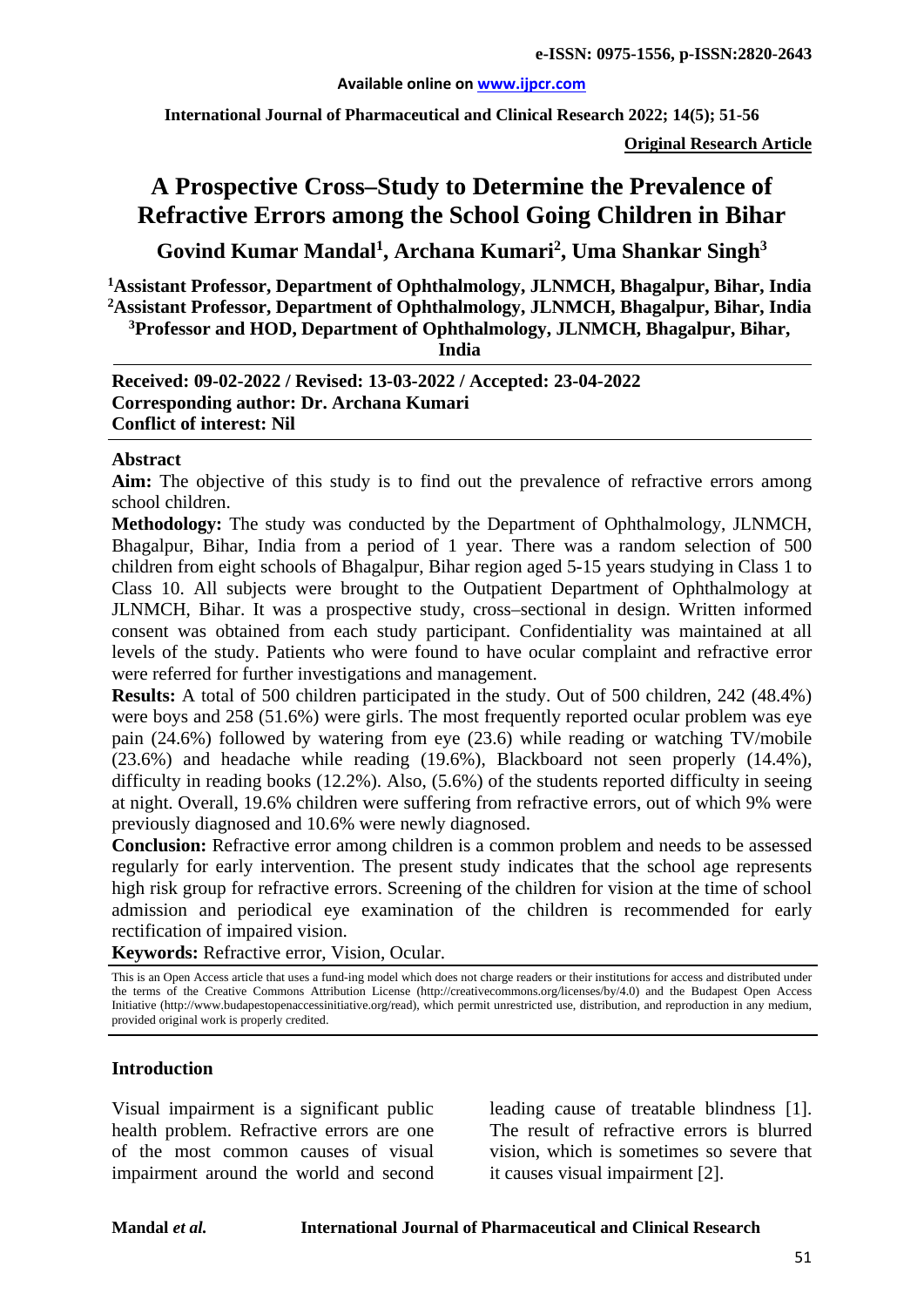Over 90% of blind children receive no schooling and will be unable to realize their full potential. Thus, blindness in children accounts for one-third of the economic cost of blindness although it represents <4% of the overall magnitude [3]. Many ocular diseases have their origin in childhood and the morbidity may go unnoticed and adversely affect the child's performance in school and may also cause severe ocular disability in the later part of life [4]. The pattern of ocular diseases varies in different part of the world and is influenced by racial, geographic, socioeconomic and cultural factors [5]. Ocular Morbidity is one of the recognized causes of poor performance of a child. It may be a source of performance anxiety among school children [6]. Refractive error is one of the most common causes of visual impairment around the world and the second leading cause of treatable blindness [7].

An estimated 19 million children are visually impaired of these, 12 million are visually impaired due to refractive errors [8]. Considering the fact that 30% of India's blind lose their sight before the age of 20 years, the importance of early detection and treatment of ocular morbidity and visual impairment in young children is obvious [9]. In India, the overall incidence of refractive errors has been found to vary between 21% and 25% of the patients attending eye outpatient department [10].

Refractive errors are usually present in the childhood and continue to the adult life [11]. Undetected and uncorrected refractive errors are particularly a significant problem in school children [12]. As children are not mature enough to point out the deficiency at an early stage or the parents have no idea on the gradually developing vision problem, uncorrected refractive error can have a dramatic impact on learning process and educational capacity [13].

Early detection and management reduce the disease progression and can prevent visual disability. Schools form an effective media where mass communication can be done, and students can be taught about routine eye care and personal hygiene. In the light of above facts and with very little data available on refractive error in children especially in Bihar and early detection of refractive error will thus prevent future progression of disease. The objective of this study is to find out the prevalence of refractive errors among school children.

# **Materials and Methods:**

The study was conducted in Department of ophthalmology, JLNMCH, Bhagalpur, Bihar, India from a period of 1 year. There was a random selection of 500 children from eight schools of Bhagalpur, Bihar region aged 5-15 years studying in Class 1 to Class 10. All subjects were brought to the Outpatient Department of Ophthalmology at JLNMCH, Bihar. It was a prospective study, cross–sectional in design. Written informed consent was obtained from each study participant. Confidentiality was maintained at all levels of the study. Patients who were found to have ocular complaint and refractive error were referred for further investigations and management.

# **Inclusion criteria:**

All the students' whether boys or girl belongs to 1st to  $10<sup>th</sup>$  standard from defined schools and selected as per sampling method willing to participate in the study and given written consent.

# **Exclusion criteria:**

Anyone not fulfilling inclusion criterion

# **Methodology:**

A pre-designed and pre-tested semi structured questionnaire was used to interview the study participants to elicit the information on personal and family characteristics. Chief investigator herself asked about ocular complaint from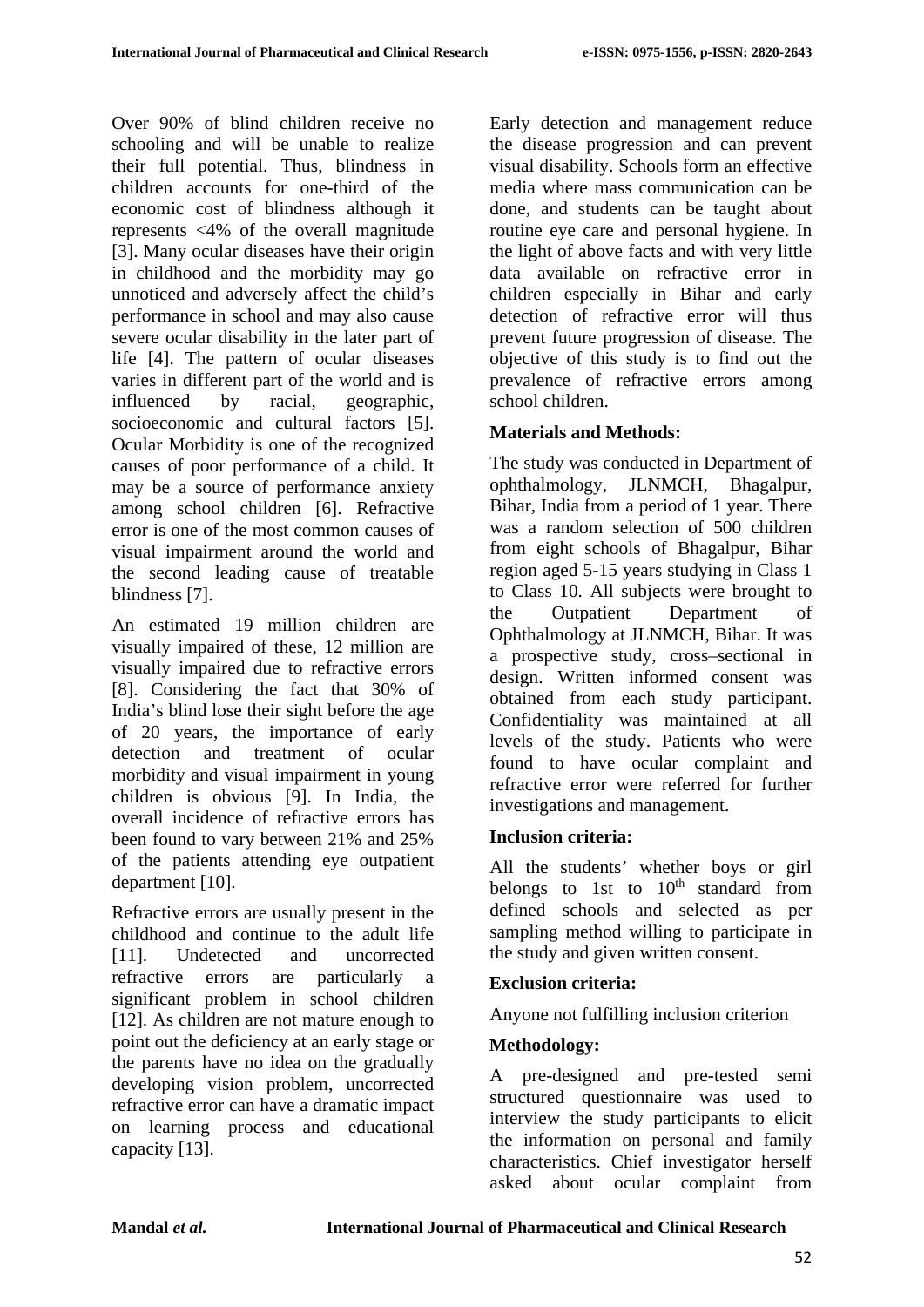selected children and thereafter by personal interview method information on personal and family characteristics were elicited, followed by the assessment for visual acuity was tested for distance vision using Snellen's test type (Hindi) placed at a distance of 6 meters from the student and near vision using near vision test type (Hindi) with the student holding the chart in his/her hand at a distance of approximately 30 cms from the face.

**Results:** 

A total of 500 children participated in the study. Out of 500 children, 242 (48.4%) were boys and

258 (51.6%) were girls. The most frequently reported ocular problem was eye pain (24.6%) followed by watering from eye (23.6) while reading or watching TV/mobile (23.6%) and headache while reading (19.6%), Blackboard not seen properly (14.4%), difficulty in reading books (12.2%). Also, (5.6%) of the students reported difficulty in seeing at night.

|               | <b>Variables</b>                       | Number $(\% )$ |
|---------------|----------------------------------------|----------------|
| <b>Gender</b> | Males                                  | 242 (48.4%)    |
|               | Females                                | 258 (51.6%)    |
| Ophthalmic    | Headache while reading                 | 98(19.6)       |
| symptoms      | Watering from eye while reading or     | 118(23.6)      |
| (Multiple     | watching TV/mobile                     |                |
| response)     | Content of blackboard not seen clearly | 72(14.4)       |
|               | Difficulty in reading books            | 61(12.2)       |
|               | Pain in eye                            | 123(24.6)      |
|               | Difficulty in seeing at night          | 28(5.6)        |

**Table 1: Gender and Self-reported ophthalmic symptoms**

Overall, 19.6% children were suffering were previously diagnosed and 10.6% from refractive errors, out of which 9%

were newly diagnosed.

| <b>Refractive error</b>     | Total N $(\% )$ |
|-----------------------------|-----------------|
| <b>Normal</b>               | 402(80.4)       |
| <b>Previously diagnosed</b> | 45(9.0)         |
| <b>Newly diagnosed</b>      | 53 $(10.6)$     |
| <b>Total</b>                | 500 (100)       |

**Table 2: Prevalence of refractive errors among school going children**

#### **Discussion:**

Vision plays an important role in a child's development for learning and communication [14]. Uncorrected refractive error has become a major challenge to the health care policymakers [15].

An estimated 19 million children are visually impaired worldwide of which 12 million are due to refractive errors which could be easily corrected [16]. While many screening programs in schools are being carried out, there is a lack of accurate data in the prevalence of visual impairment [17]. Active screening and timely intervention at the right time will not only help in vision restoration but will also influence a child's growth and development [18, 19]. In 1960, the Government of India constituted a school health committee which recommended medical examination of the children at the time of entry into school, but this has hardly been in practice in India [20].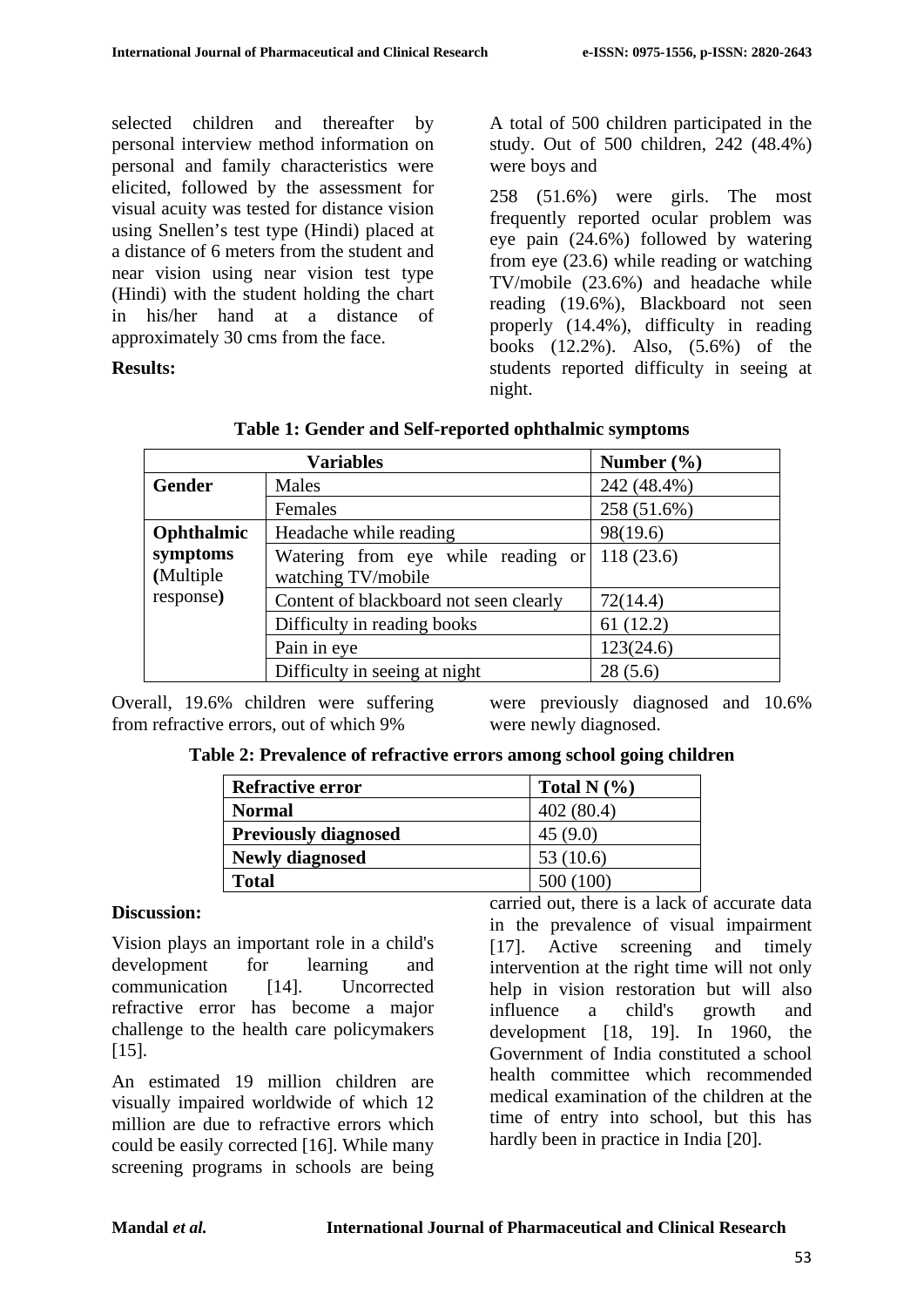Globally main causes of visual impairment are uncorrected refractive errors (myopia, hyperopia and astigmatism) 43%, cataract 33%, glaucoma 2% [21]. Poor vision in childhood affects performance in school or at work and has a negative influence on the future life of a child. Moreover, planning of the youth's career has a strong relation with visual acuity. Refractive errors are the most common reasons for a visit to an ophthalmic surgeon or an ophthalmic assistant [22].

In the present study over all prevalence of refractive errors was 19.6%. Singh V et al. reported 17.36% [23], Parmar A. et al [24] reported 29.5%, Vidusha KSS et al. reported 10.5% [25] Jayanth et al. reported 10.12% [26] Singh et al. reported13.09% [27]. In present study it was observed that watching TV and/ or Smart phone for longer time every day positively associated with refractive error. Similar observation reported by more recent studies has demonstrated a positive correlation between the presence of myopia and prolonged work requiring near vision use [28-30]. Dixit R. et al did not find any significant association between screen usage and refractive error [31, 32].

#### **Conclusion:**

Refractive error among children is a common problem and needs to be assessed regularly for early intervention. The present study indicates that the school age represents high risk group for refractive errors. Screening of the children for vision at the time of school admission and periodical eye examination of the children is recommended for early rectification of impaired vision.

### **References:**

1. Dandona R, Dandona L, Srinivas M, Sahare P, Narsaiah S, Munoz S et al. Refractive errors in children in a rural population in India. Investigative ophthalmology and visual science. 2002;43(3):615-22.

- 2. World Health Organization. 2009. Available at: http://www.who.int/feature/qa/45/en/. Accessed on 15 March, 2022.
- 3. Singh V, Malik K P S, Malik V K1, Jain Kirti Prevalence of ocular morbidity in school going children in West Uttar Pradesh Indian Journal of Ophthalmology 2017 Volume 65 Issue 6: 500-508.
- 4. Desai S, Desai R, Desai N C, Lohiya S. School eye health appraisal. Indian Journal of Opthalmology 1989; 37 (4):173-175.
- 5. Sharma S, Bashisth BM, Kalhan M, Goel M. Ocular infection in school children in a rural block of Haryana. The Internet Journal of Epidemiology 2009; 6 (2).
- 6. Kumar S, Srivastava D, JaiswalKirti. Undetected Ocular Morbidity-A cause of performance anxiety among school children. Indian Journal of Public Health Research & Development 2010; 1 (2): 39-40.
- 7. Dandona R, Dandona L. Refractive error blindness. Bull World Health Organ. 2001; 79:237-43.
- 8. World Health Organization, Visual impairment and blindness: Fact sheet N 282. 2012. Available at: http://www.who.int/mediacentre/factsh eets/fs282/en/index/html. Accessed on 18 March 2022.
- 9. Bhalerao SA, Tandon M, Singh S, Dwivedi S, Kumar S, Rana J. Visual impairment and blindness among the students of blind schools in Allahabad and its vicinity: A causal assessment. Indian J Ophthalmol 2015; 63:254-8.
- 10. Ministry of Health and Family Welfare. National Health Profile: Central Bereau of Health Intelligence. New Delhi: Directorate General of Health Services, Ministry of Health and Family Welfare; 2005. p. 110011.
- 11. Pointer JS. A 6-year longitudinal optometric study of the refractive trend in school-aged children. Ophthalmic Physiol Opt 2001;21(5):361–7.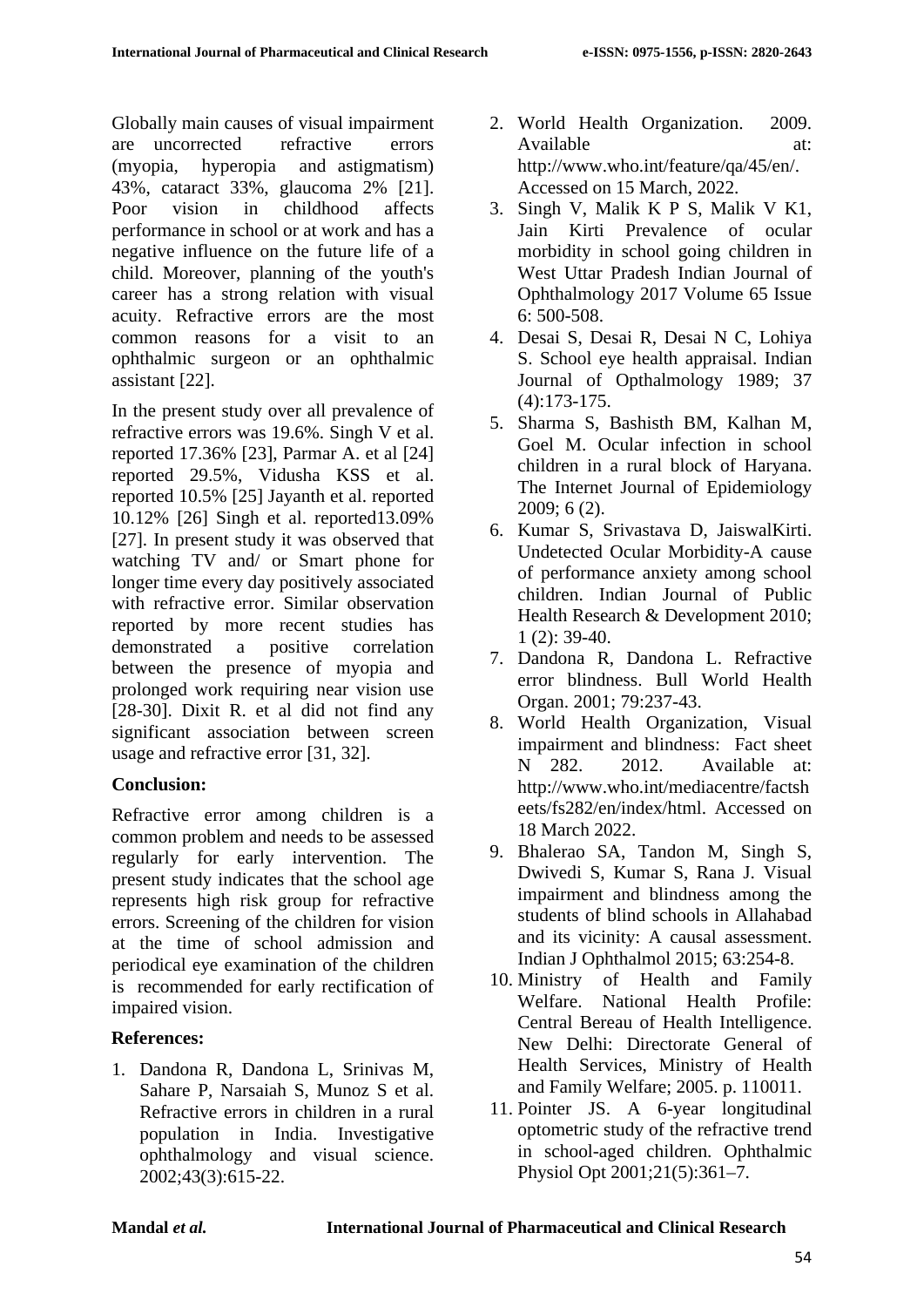- 12. Holden BA, Sulaiman S, Knox K. The challenge of providing spectacles in the developing world. Community Eye Health 2000;13(33):9–10.
- 13. Yingyong P. Refractive errors survey in primary school children (6–12 years old) in 2 provinces: Bangkok and Nakhonpathom (one year result). J Med Assoc Thai 2010;93(10):1205– 10.
- 14. Gilbert C, Jugnoo SR, Graham EQ. Visual impairment and blindness in children. In: Gordon JJ, Darwin CM, Robert AW, Sheila KW, editors. *The*  Epidemiology of Eye Diseases. 2nd ed. London: Arnold; 2003. pp. 260–83.
- 15. Pascolini D, Mariotti SP. Global estimates of visual impairment: 2010. Br J Ophthalmol. 2012; 96:614–8.
- 16. Resnikoff S, Pascolini D, Mariotti SP, Pokharel GP. Global magnitude of visual impairment caused by uncorrected refractive errors in 2004. Bull World Health Organ. 2008; 86:63–70.
- 17. Ipe A, Shibu P, Skariah R. Prevalence of refractive errors and the extent of correction possible with conservative methods, among patients visiting a tertiary care hospital in South Kerala. *Age.* 2016; 6:16–45.
- 18. Reichman NE, Corman H, Noonan K. Impact of child disability on the family. Matern Child Health J. 2008; 12:679–83.
- 19. Bourne RR, Dineen BP, Huq DM, Ali SM, Johnson GJ. Correction of refractive error in the adult population of Bangladesh: Meeting the unmet need. Invest Ophthalmol Vis Sci. 2004; 45:410–7.
- 20. Singh S, Singh H, Joshi VS. Eye diseases among primary school children. Indian J Ophthalmol*.* 1974;  $22:1-3$ .
- 21. World Health Organization, Visual impairment and blindness: Fact sheet N 282. 2012. Available at: http://www.who.int/mediacentre/factsh

eets/fs282/en/index/html. Accessed on 17 September 2013.

- 22. Gupta M, Gupta BP, Cauhan A, Bhardwaj A. Ocular morbidity prevalence among school children in Shimla. Indian J Ophthalmol. 2009; 57:133-8.
- 23. Singh V, Malik K P S, Malik V K, Jain Kirti, Indian Journal of Ophthalmology Volume 65 Issue 6: 500-508.
- 24. Parmar A. Kartha G BariaM A study on the prevalence of refractive errors among school children of 10-16 years in Surendranagar district, Gujarat Int J Community Med Public Health. 2017 Sep;4(9):3376-3379.
- 25. Vidusha KSS, Damayanthi M. N. Prevalence of refractive errors among school children in the rural field practice area of a tertiary care hospital, Bengaluru Int J Community Med Public Health. 2018 Apr;5(4):1471- 1476.
- 26. Báez, J. A. A., Vargas, S. V., Cordero, J. F. B., Martínez, L. F. C., Rojas, L. E. P., Restrepo, D. C. S., Romero, J. A. R., & Bejarano, H. E. A. Portable Nasolaryngofibr -oscopy for Upper Airway Burn Diagnosis. Journal of Medical Research and Health Sciences, 2021:4(11), 1551–1556.
- 27. Jayanth D, Malathi K. Prevalence of ocular morbidities among school children in rural area of North Maharashtra in India. National J Community Med. 2011;2(2):249-54.
- 28. Singh H, Saini V, Yadav A, Soni B. Refractive errors in school going children – Data from a school screening survey programme. National J Community Med. 2013;4(1):137-40.
- 29. Kumar S K, Akoijam B S. Prevalence of refractive error among school-going children of Imphal, Manipur. International Journal of Medical Science and Public Health. 2016:5(07): 1364-68
- 30. Saw SM, Tan SB, Fung D, Chia KS, Koh D, Tan Dt, et al. Iq and the association with myopia in children.